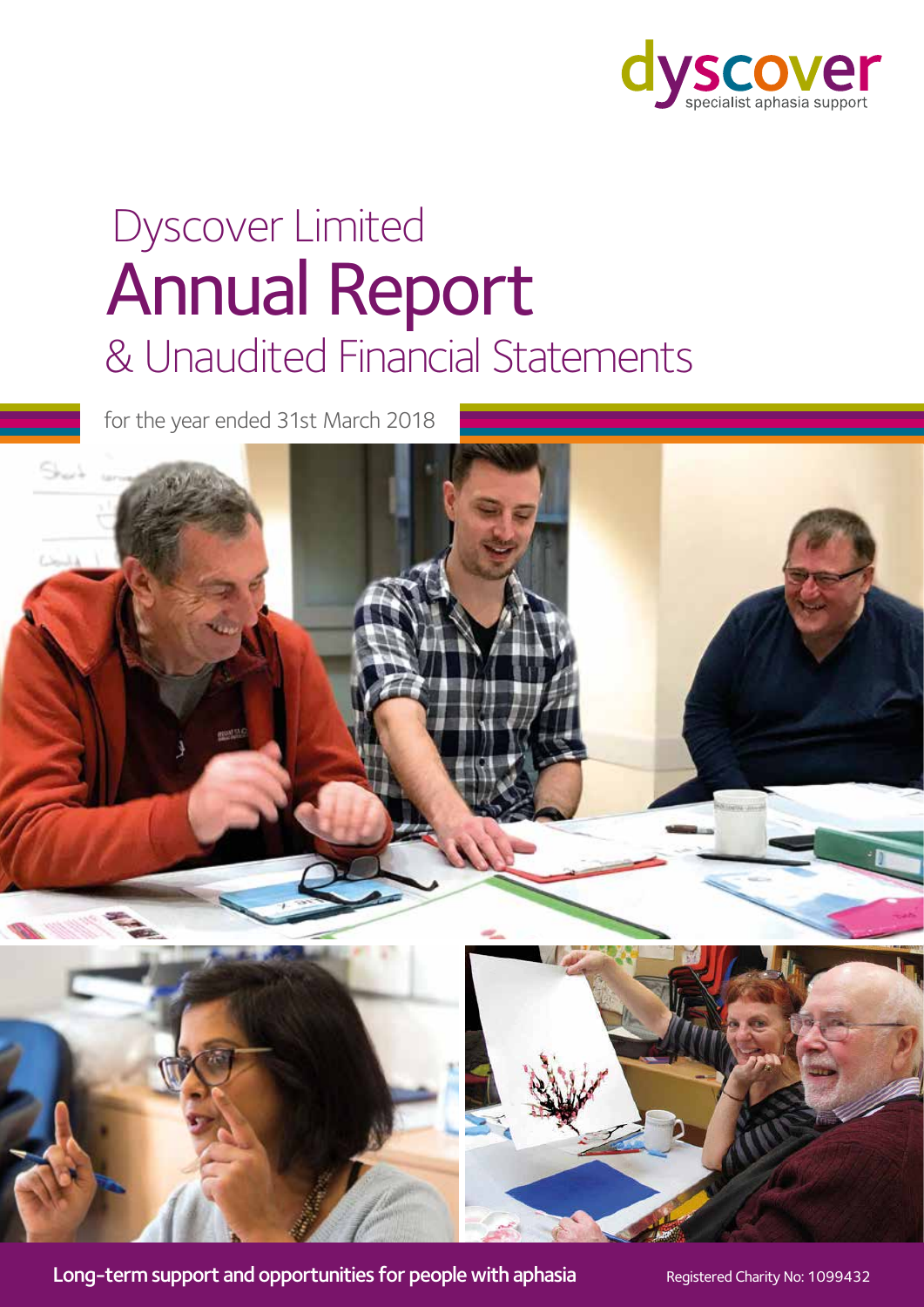**To find out more** about Dyscover please go to **www.dyscover.org.uk** or contact us for details of our Open Days and events, or to receive our regular newsletters.

### **Follow us on social media**





@dyscoveraphasia





The Trustees are pleased to present their annual report together with the financial statements of the Charity for the year ending 31 March 2018 which are also prepared to meet the requirements for a directors' report and accounts for Companies Act purposes.

We work to inform, support and empower people with aphasia and their families to manage their communication disability and to re-engage with life.

The financial statements comply with the Companies Act 2006, the Memorandum and Articles of Association, and Accounting and Reporting by Charities: Statement of Recommended Practice applicable to charities preparing their accounts in accordance with the Financial Reporting Standard applicable in the UK and Republic of Ireland (FRS 102).

# **Objectives and Strategies**

We create an aphasia-friendly community in which people feel included, valued and have a sense of purpose.

Our three main objectives are to grow our core services, extend our outreach and continue to develop as a centre of expertise.

# **What is aphasia?**

Aphasia affects a person's ability to find words and to understand language, both spoken and written.

Aphasia ranges from mild to severe and can be a long-term condition which impacts whole families.

It is isolating, frustrating and is usually acquired without warning, most often through stroke.

# **Our main services**

- $\blacksquare$  A 'Learning to Live with Aphasia' programme focusing on developing communication strategies and psychosocial adjustment.
- **n** A dynamic 'Moving On' programme for people who are looking for change and challenge.
- $\blacksquare$  'Conversation and Support' groups providing the security of long-term aphasia help.
- **n** 'Conversation Partners' courses, enabling couples to manage aphasia more successfully.
- $\blacksquare$  A phased support service for people living with Primary Progressive Aphasia.
- A programme of special interest courses and activities.
- $\blacksquare$  Training and awareness raising.
- Delivered three major pieces of outreach work, taking our specialist couples' courses to West Surrey and into Hampshire, and co-producing an eight-week modular Life after Stroke Course with Ashford and St Peter's Hospitals NHS Trust.
- **n** Engaged with leading London academic institutions, City University and UCL, as community partners in two research projects and as specialist clinicians in our work with aphasia.
- $\blacksquare$  Made progress in implementing a funding strategy to broaden our income sources.
- **n** Sustained provision of our specialistled services beyond the end of a substantial five-year Big Lottery Grant.
- $\blacksquare$  Developed an innovative phased model of support for people living with Primary Progressive Aphasia.

led by specialist Speech and Language **Therapists** 

> Robert Napier CBE, High Sheriff of Surrey, visited our new offices to launch the next phase of Dyscover's development.

# **Public benefit**

The Trustees have referred to the guidance contained in the Charity Commission's general guidance on public benefit when reviewing the Charity's aims and objectives, and in planning future activities.

"I couldn't speak, work or do anything… at Dyscover they say 'push yourself'. It's bit by bit… but I'm loving it!"

In 2018 we met the major challenge of securing new premises for the charity's office and service base. Leatherhead Court provides an accessible, flexible location from which to grow our services and develop a centre of expertise for people with aphasia. The costs of relocation were achieved under budget, and minimal disruption was caused to our service.

We are grateful to David Robertson of Stream Property Consultants for his expert support in securing our tenancy, and to our new landlords the Queen Elizabeth's Foundation for Disabled People, for the warm welcome they have given us.

Other significant achievements this year

# Dyscover remains one of the few specialist providers of comprehensive, long-term, structured aphasia support programmes in the UK.

driven and shaped by the needs and wishes of our members

innovative and evidence-based

designed to benefit people with aphasia and their families

delivered from our two centres in Surrey

# **Trustees' Report** Dur services are: Achievements and Performance



# **Our services are:**

Paul joined our Learning to Live with Aphasia group after his stroke early in 2017. The stroke left him with communication and mobility problems.

"Dyscover staff are really good," says Paul, "and activities are fun and helpful. I like seeing my mates."

Paul is working towards a return to employment. "I know it will take time, but I am happy and optimistic."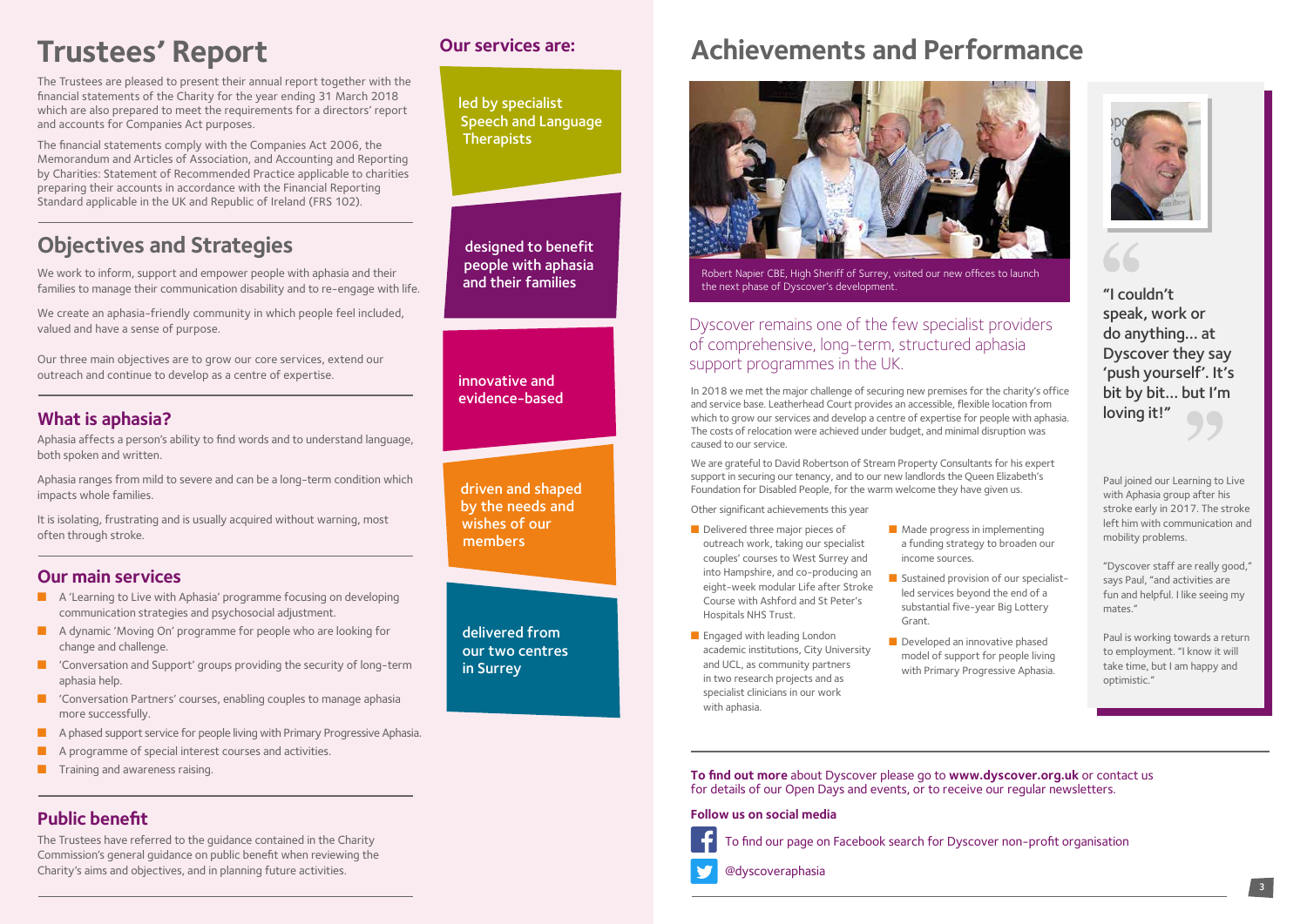# Outreach, awareness raising

One of Dyscover's primary objectives is to share our skills and knowledge. We also work to raise public awareness of aphasia.

> **Courses** We are reaching more people by running our courses for other organisations. Our six-week Conversation Partners' course was very positively received by participants and trustees of TALK in West Surrey. Our PPA course, commissioned by Odiham Cottage Hospital Trust to run in Hampshire, attracted couples from Southampton, Reading and Oxford.

**Healthwatch Surrey** A six-month project funded by Healthwatch Surrey aimed to find ways to improve access to NHS services for people with aphasia. We contacted 34 GP and 18 dental practices. Presentations to staff in a variety of health care settings were given by Dyscover personnel and Aphasia

Ambassadors.

**4 participants from other stroke organisations to these days. 5** All new Dyscover volunteers attend a training day, as well as receiving on-the-job support and supervision. We were pleased to welcome an increasing number of





**Aphasia Ambassadors** 18 Dyscover members have volunteered as Aphasia Ambassadors this year. They have made 19 presentations to audiences ranging from Patient Participation Groups to community organisations. Two interviews were broadcast on BBC Radio Surrey. Ambassadors benefit too, gaining in confidence and self-esteem as they give public presentations about the effects of aphasia and how Dyscover has helped them.

81% of relatives say they 'highly value' the respite from caring that Dyscover offers.

**Social media** Facebook and Twitter are enabling Dyscover to reach a wider audience. Our Twitter following increased to over 440 as we shared information with aphasia organisations and professionals in the UK and abroad. Regular posts on Facebook gave updates on our activities.

# **Training**

**93%** of couples rated the specialist support we provide as being 'highly important' and 73% of relatives gave Dyscover an overall satisfaction rating of 10/10.

We train and staff and volunteers to judge when it is right to offer support to a member, or when it is better to wait.

# Life Participation Approach to Aphasia

The Life Participation philosophy puts people with aphasia in the lead. It has underpinned Dyscover's services throughout our 24-year history.

- We provided 240 weekly support sessions to 93 men and women with aphasia.
- $\blacksquare$  About 40% of the people we helped this year were under 65.
- $\blacksquare$  We have responded to 52 new referrals with individual advice, assessment and where appropriate, introduction to a Dyscover group.

The focus is on everyday communication skills that are relevant to the individual. We aim to enable the person with aphasia to recover a sense of purpose and value. Our work to increase public awareness of aphasia and to boost communication skills of family and friends, both contribute to this aim.



Family members play a vital role in the recovery and adjustment of people with aphasia. However, they too are impacted by the challenges and stress of living with aphasia.

Our Speech and Language Therapists offer long-term support and advice. We also provide structured Conversation Partners' courses for couples and opportunities to meet socially with other carers.

# Stepped programme of group support

Weekly group support sessions for people with aphasia form our core service. More than 95% of these members have aphasia caused by stroke.

We offer a phased programme of differentiated courses designed to meet people's needs as they recover and adjust to their aphasia.



# Primary Progressive Aphasia

Primary Progressive Aphasia (PPA) is a rare dementia affecting parts of the brain that process language. Dyscover's pioneering phased programme for couples living with the condition is unique in the South East. This year we supported 48 people through telephone advice, early stage workshops, six-week conversation training courses for couples, and follow-on sessions.

We regularly link with expert clinicians and researchers through Rare Dementia Support in London, and have been invited by fellow professionals to share our expertise at networking events and study days.

Liz's daughter Suzie has been coming to Dyscover since her stroke five years ago, when she was just 44. It impacted her whole family. Says Liz, "Dyscover are there with advice when I need it, but most importantly, they help Suzie with her aphasia and self-confidence. That makes Suzie happy and therefore makes me happy."

Laura, Suzie's 15-yearold daughter, has gained understanding and acceptance of her mother's aphasia by taking part in Dyscover activities alongside other families.

# "Dyscover has helped me enormously"



At High Ashurst we provided opportunities for children affected by a parent's aphasia to meet others in a similar position.

Two interviews featuring Aphasia

# 66



Ambassadors were broadcast on BBC Radio Surrey.

'I'm more vibrant after the session. My family notice.' Julian, group member

'I feel relaxed at Dyscover. We help each other and nobody is in a hurry.' Elaine, group member

'Dyscover… it's freedom.' Simon, group member

'Fantastic speaking and social opportunities… so much to share and learn.' Katy, relative

'His whole demeanour changes as we approach the centre.' Alexandra, relative

'We both appreciate the uniqueness of Dyscover that is not provided by any other organisation.' Rachel, relative



We received very positive feedback from the couples who attended our pioneering Primary Progressive Aphasia course.

# Services: Performance and impact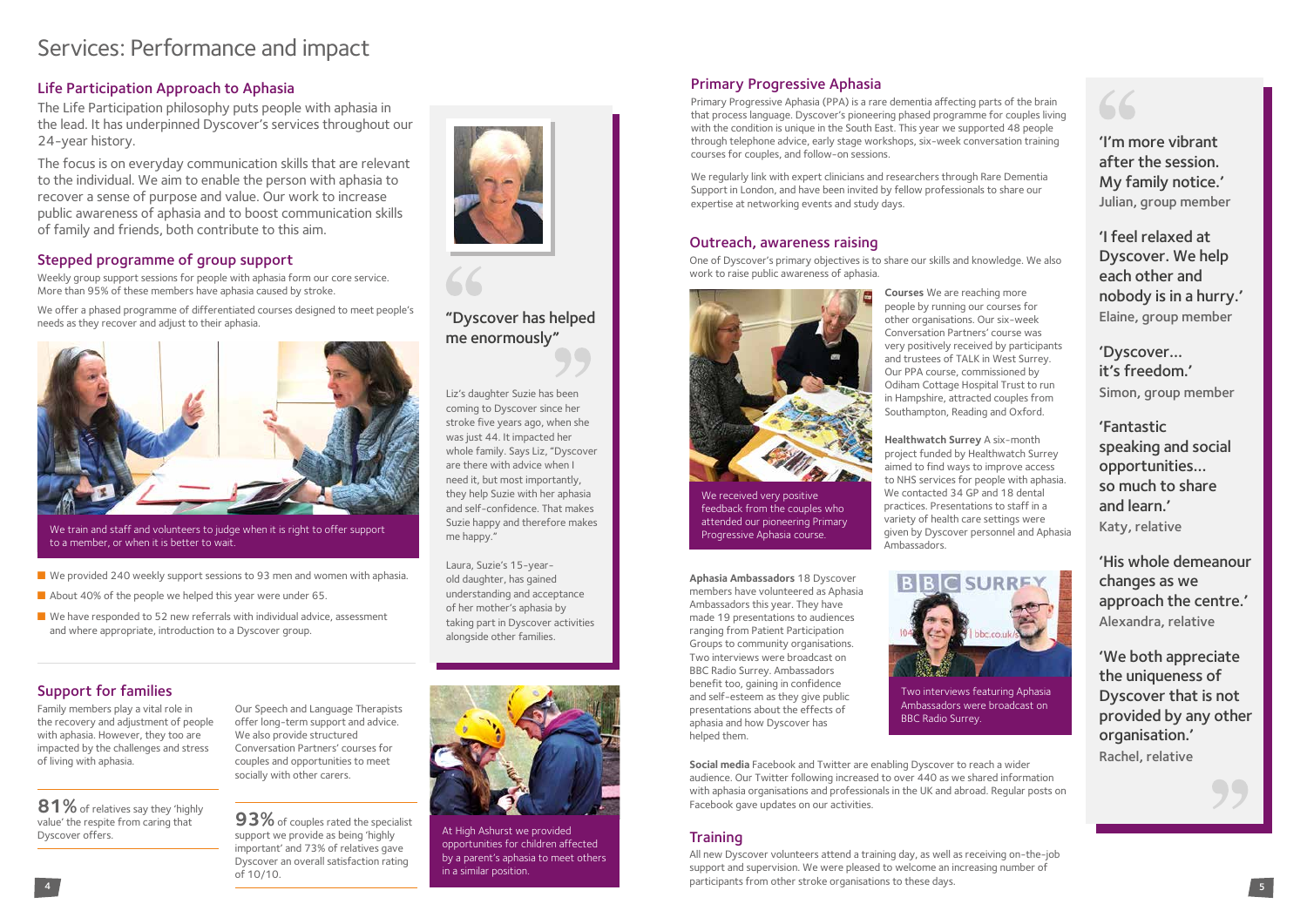# Our future plans

# Extra activities

In addition to our core service, we provide and organise a wide range of activities, courses and one-off special interest days. We encourage members to take up new



opportunities and challenges to boost their confidence and aid their progress towards a more purposeful life.

Our partnership with Mole Valley Accessible Sport has enabled members to participate in swimming sessions and supported golf. Specialist courses led by Chiltern Music Therapy and iPad skills sessions from our own therapists were also popular.

> **93%** of relatives and 85% of members highly value the security of long-term support.

We held 10 activity sessions during the summer break and six at Easter, engaging a total of 93 participants.

# Measuring our impact

**Progress towards individual goals is monitored and measured by our therapists on an ongoing basis. We use feedback forms and video analysis to assess the gains made by participants in our conversation partners' courses for couples.** 

**96%** of members and 81% of relatives tell us that our structured approach is very important to them.

**Our annual satisfaction questionnaire indicates that Dyscover members and their relatives highly value the services we offer.** 

- $\blacksquare$  Extending our special interest activities programme to meet the needs of members, including access to IT.
- $\blacksquare$  Seeking new partnerships and opportunities for outreach, including Conversation Partners' courses and support for people living with PPA.
- $\blacksquare$  Developing our centre of expertise, strengthening links with academic institutions as well as offering training and education.

**86%** of members and 100% of relatives gave Dyscover an overall rating of 8/10 or higher.

**100%** of participants in our Learning to Live with Aphasia programmes reported improvements in both their communication and confidence over the past year.

■ Community partnership with City University on two projects. A 12-month trial of EVA Park, an online virtual community for people with aphasia. The INCA project to enable aphasic people to make more effective use of the internet.



**71%** of people in our Moving On groups were highly satisfied with the encouragement to continue their recovery.

**74%** across all our groups said they were highly satisfied with the friendships that have grown out of attending. 92% highly valued the consistency of staff and volunteer support they received.

- **n** Designed and delivered module on communication after stroke for eight-week Life after Stroke Course, an NHS and third sector collaboration led by Ashford and St Peter's Hospitals NHS Trust with the Surrey Recovery College.
- Invited to speak on Dyscover's stepped programme of support for Primary Progressive Aphasia (PPA) at a study day led by the London Acquired Neurology Clinical Excellence Network and the Aphasia Research Group.
- $\Box$  On the steering group of a PhD project, which aims to equip more Speech and Language Therapists to carry out conversation therapy for couples with PPA.
- **n** Joint supervisor for final year MSc student at UCL, conducting a service evaluation of our PPA course.

Trustees and staff will continue to implement our strategic plan, focusing on:

The staff team meet regularly to plan, monitor and develop services.

# Professional links and research

About 20% of our members have engaged with aphasia specific research:

# People

## **Trustees**

EVA Park is an aphasia-friendly online world where people with aphasia can practise conversation in different settings.

## Volunteers

This year we have benefitted from the skilled support of 28 committed volunteers who worked directly with members in our conversation groups and nine who supported marketing, fundraising and governance.

Last year we provided training and practical experience for short-term volunteers considering a career in Speech and Language Therapy (SALT). Three have been accepted on SALT masters courses.

We actively encourage and support people with aphasia to consider volunteering as part of their ongoing recovery. At least a quarter of all members currently engage in some type of volunteering, from Ambassador roles for Dyscover, to roles in research, fundraising or community activities.

We have achieved our aim of broadening the skills of the board through a recruitment campaign, and have co-opted two new Trustees with skills in staff development, change management and business leadership.

We have been successful in securing a new chair of Trustees to succeed Gill Jackson when she retires in October.

# Management team

The Management team combine clinical expertise with fundraising and marketing knowledge to oversee service delivery and make recommendations to Trustees on service and organisational development. This year, Alice Owen, Development Officer, has taken on responsibility for corporate fundraising and also coordinated the logistics of moving to Leatherhead Court.

# **Staff**

Rosemary Townsend, our Chief Executive, has ably led the organisation through a period of growth and change. The staff team has grown to 10, who all work part-time, providing the total equivalent of just over four full-time posts. They all showed great commitment and flexibility in adapting to the changes and solving problems associated with moving to our new centre at Leatherhead Court.

In our annual satisfaction questionnaire, 69% of members and relatives rated Speech and Language Therapist leadership as ' highly important'.





Our committed volunteers provide consistent support at the weekly group meetings.



Members are honing their skills, thanks to expert tuition at Pachesham Golf Centre.

# Services: Performance and impact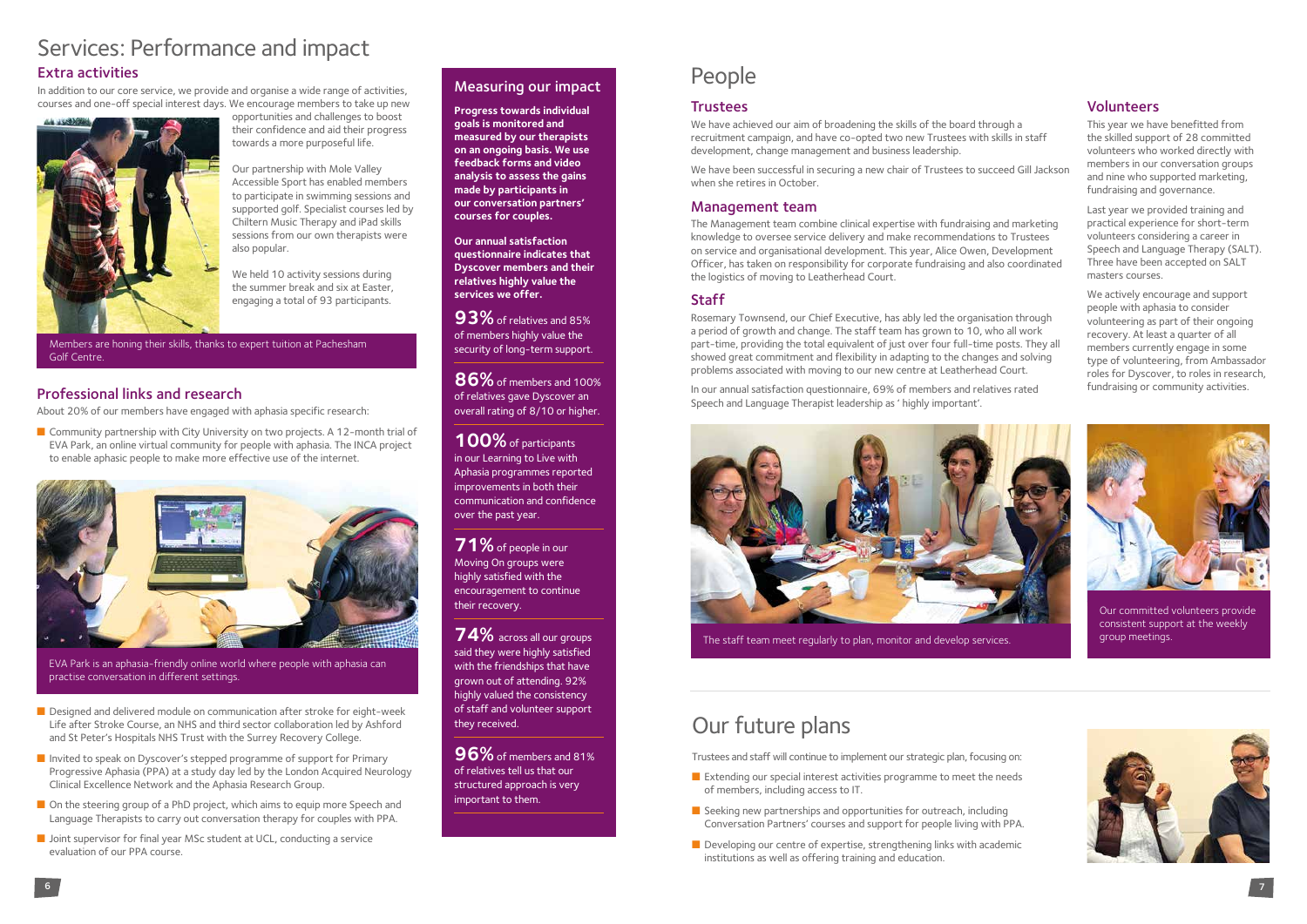# **Financial Review**

The accounts distinguish between Restricted and Unrestricted funds and indicate the amounts expended during the year in each category. This distinction is more fully explained in Note 1 to the Accounts.

Total incoming resources for the year increased from £216,888 last year to £225,829 this year. Revenues from Unrestricted donations, grants and subscriptions increased significantly from £61,784 last year to £87,770, with increases in donations from business organisations and grants from charitable trusts. Restricted funds received from charitable trusts reduced from £82,098 last year to £71,295.

Total resources expended during the year increased from £194,840 last year to £218,939 this year, of which £205,931 was spent on charitable activities. £10,216 of the increase was on personnel costs and £11,410 of depreciation on equipment following our premises relocation.

This resulted in an overall increase in funds of £6,890, of which £12,933 was in Unrestricted funds, with a reduction in Restricted funds of £6,043.

Overall funds carried forward at 31st March 2018 stood at £153,688, representing eight months' total expenditure for the year. This meets the Trustees' Policy of retaining a fund equivalent to between 6 and 12 months' expenditure and is a prudent level to hold in view of the uncertainty regarding future grants.

As a charity, Dyscover is dependent on the kind help given by a range of charitable trusts and funds, the generosity of individual donors and support "in kind", for which we are very grateful. Trusts and other organisations supporting us are listed below and we are especially grateful to our major donors.

This year we launched two initiatives to stimulate support. The Dyscover Champions scheme is seeking regular gifts to help meet everyday costs such as premises, admin and IT costs. The Community Fundraising Committee plans our events calendar, circulates ideas, explores new initiatives and delivers the events.

### Individual donations

These amounted to £38,309, for which we are most grateful.

# **Sponsorships**

We would also like to thank all those who put on their running or walking shoes and took part in sponsored events, raising £14,153.

### Fundraising events

Open gardens, bridge evenings, raffles and a choral concert were among this year's events. The total was £8,939 and we are very grateful to everyone who gave their time to organise and support them.

## Local organisations

Donations from businesses, local clubs and societies continue to be a valuable source of income, increasing to £25,846.

# Support from members and families

We greatly appreciate the fact that many members and their families fundraise for Dyscover. Often this is through sponsored events or In Memoriam gifts.

# Top Draw Club

Nick Clark continued his hard work in the successful running of the Top Draw Club. With the generous support of its many members, it raised £2,550 for Dyscover. The Club is a quarterly prize draw competition regulated under the provisions of the Gambling Act 2005.

# Gift Aid

The value of donations and sponsorship has been significantly increased by tax claimed back through Gift Aid. Our thanks to everyone who completed the necessary declaration.

**0.3%**

**18.2%**

**11.4%**

**70.1%**

**0.0%**

Bank Interest

Donations and Grants

Membership Subscriptions

Fundraising Events Charitable Activities



Fundraising Events

# Analysis of income<br> **Local fundraising**

The Big Lottery Fund – The Childwick Trust – City Bridge Trust– Henry Smith Charitable Trust – Community Foundation of Surrey – The Wisley Foundation – Woodcote Estates

| All Saints Church Banstead       | Τŀ |
|----------------------------------|----|
| Ashtead Bridge Club              | Tr |
| Chequers Pub, Walton on the Hill | Τŀ |
| Co-operative, Walton on the Hill | Tŀ |
| Croydon High School for Girls    | Τŀ |
| Flamingo Paperie                 | Tŀ |
| Inner Wheel Club of Dorking      | Tŀ |
| Jerwood Ltd                      | Tŀ |
| Legal & General                  | Tŀ |
| Link Group, St George's Church,  | Tŀ |
| Ashtead                          | Τŀ |
| Mole Valley District Council     | Tŀ |
| Rotary Club of Banstead          | Tŀ |
| Rotary Club of Redhill           | Tŀ |
| Rotary Club of Sutton            | Tŀ |
| Squires Garden Centre, Reigate   | Tŀ |
| St Johns Church, Tadworth        | Tŀ |
| Stoneleigh Stitchers             | Tŀ |
| <b>Strawberry Hill Golf Club</b> | Tŀ |
| Surbiton Probus Club             | Tŀ |
| The 81/8 Association             | W  |
| The ACT Foundation               | W  |

ne Alan & Karen Grieve Charitable ust<sup>.</sup> ne Albert Hunt Trust ne Beatrice Laing Trust The Broughton Family Charities Trust ne DM Charitable Trust ne Field Family Trust ne Honeywood Trust ne J&M Wooton Trust Fund ne Lady Eileen Joseph Foundation ne London Temple ne Marjorie Viggers Charitable Trust ne Mildred Duveen Charitable Trust ne Orr Mackintosh Foundation ne Percy Bilton Grant Making Trust ne Provincial Grand Lodge of Surrey ne Roland Callingham Foundation ne Sportsman Pub, Mogador The St James Place Foundation ne WG Edwards Charitable Fund Warlingham Evening WI otton WI

# Looking ahead

It remains our priority to seek and secure income from a broad range of sources.

Following our move to Leatherhead we will be seeking to build relationships with local business and community groups with the aim of developing mutually beneficial partnerships. We are most grateful to Pfizer who have supported us with pro bono services including the printing of this Annual Report.

In 2019 we are also looking forward to celebrating Dyscover's 25th anniversary with fundraising events and individual initiatives.

We plan to improve the efficiency and effectiveness of our communication with Dyscover supporters and beneficiaries through investment in a database system designed to meet the needs of third sector organisations.

and fundraising.

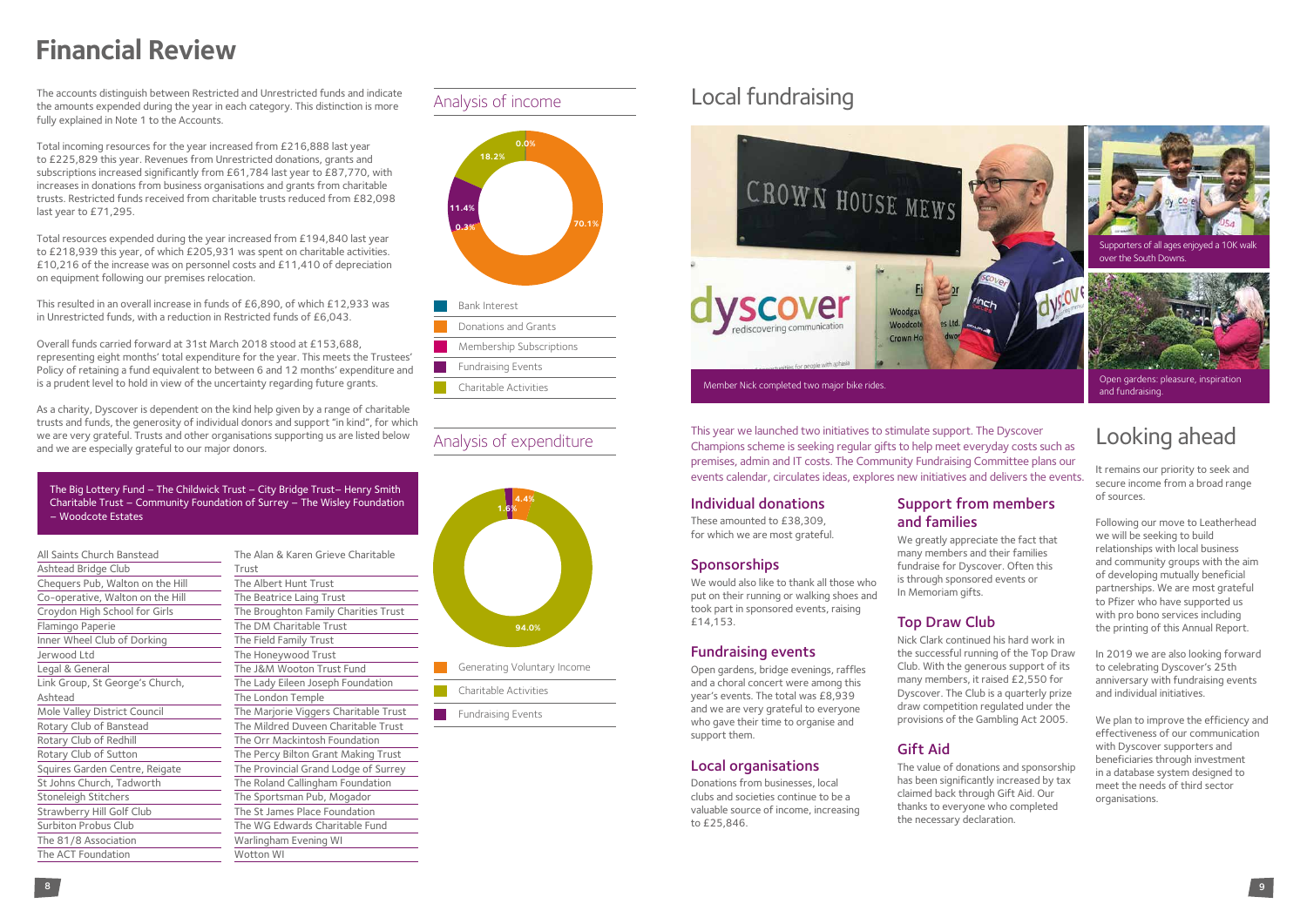Dyscover is a Company Limited by Guarantee governed by its Memorandum and Articles dated 14th June 2003. It is registered as a charity with the Charity Commission. In the event of a winding up, if necessary, every member of the charity undertakes to contribute up to £10 for payment of the charity's debts and liabilities.

# Risk Management and Internal Control

Our Trustee Board continues to comprise members with the broad base of skills necessary for the good governance of Dyscover.

The Trustees have continued to assess the major risks to which Dyscover is exposed. The Board are satisfied that Dyscover has established review systems that under normal circumstances, should allow these risks to be managed and mitigated to an acceptable level in its day-to-day operations.

The Board maintains and monitors an established system of financial controls appropriate to the size and nature of the organisation, including budgetary control and reviewing the annual budget. Particular attention is paid to the balance between income and expenditure and the amount necessary to be retained in reserves.

We have a regular review schedule of Dyscover's policies and procedures including: health and safety, equalities and diversity, recruitment and selection, as well as the services provided by Dyscover, with a view to mitigating any associated risks.

- $\blacksquare$  select suitable accounting policies and apply them consistently;
- $\blacksquare$  observe the methods and principles in the Charities SORP;
- $\blacksquare$  make judgments and estimates that are reasonable and prudent;
- $\blacksquare$  state whether applicable UK accounting standards have been followed, subject to any departures disclosed and explained in the financial statements; and
- $\blacksquare$  prepare the accounts on a going concern basis unless it is inappropriate to presume that the charity will continue in business.

# Trustees' responsibilities in relation to the financial statements

The Trustees (who are also directors of Dyscover Limited for the purposes of company law) are responsible for preparing the Trustees' Annual Report and the financial statements in accordance with the applicable law and the United Kingdom Accounting Standards (United Kingdom Generally Accepted Accounting Practice).

Company law requires the Trustees to prepare financial statements for each financial year. Under company law the Trustees must not approve the financial statements unless they are satisfied that they give a true and fair view of the state of affairs of the charitable company and of the incoming resources and application of resources, including the income and expenditure, of the charitable company for that period. ln preparing these financial statements, the Trustees are required to:

The Trustees are responsible for maintaining proper accounting records which disclose with reasonable accuracy at any time the financial position of the charitable company and to enable them to ensure that the accounts comply with the Companies Act 2006.

They are also responsible for safeguarding the assets of the charitable company and hence for taking reasonable steps for the prevention and detection of fraud and other irregularities

# Reference and administration details

Please refer to the information on the outside back page of the Annual Report.

For and on behalf of the Board

Pikian Jardan

Gillian Jackson MBE Chair & Trustee

Dated: 7th August 2018

# **Structure, Governance and Management Statement of Financial Activities**

# Statement of Financial Activities for the Year Ended 31st March 2018

(Incorporating the Income and Expenditure Account)

|                                                            |                |                              |                          |                              | Year to 31.03.17 |
|------------------------------------------------------------|----------------|------------------------------|--------------------------|------------------------------|------------------|
|                                                            | Note           | Unrestricted<br><b>Funds</b> | Restricted<br>Funds      | <b>Total</b><br><b>Funds</b> | Total<br>Funds   |
|                                                            |                | £                            | £                        | £                            | £                |
| <b>INCOME AND ENDOWMENTS FROM</b>                          |                |                              |                          |                              |                  |
| Donations and Legacies                                     | 6              | 87,770                       | 71,295                   | 159,065                      | 143,882          |
| Other Trading Activities*                                  |                | 25,642                       |                          | 25,642                       | 32,985           |
| Income from Charitable Activities:                         |                |                              |                          |                              |                  |
| Fees from Members                                          | 6              | 35,446                       | 5,622                    | 41,068                       | 39,877           |
| Income from Investments                                    |                |                              |                          |                              |                  |
| Interest Received                                          |                | 54                           |                          | 54                           | 144              |
| <b>Total Income</b>                                        |                | 148,912                      | 76,917                   | 225,829                      | 216,888          |
| <b>EXPENDITURE</b>                                         |                |                              |                          |                              |                  |
| Expenditure on Raising funds:                              |                |                              |                          |                              |                  |
| Costs of Generating Voluntary Income                       | $\overline{4}$ | 9,543                        | $\overline{\phantom{a}}$ | 9,543                        | 8,726            |
| Cost of Fundraising Events                                 |                | 3,465                        |                          | 3,465                        | 5,115            |
| Expenditure on Charitable Activities:                      | 4              | 122,971                      | 82,960                   | 205,931                      | 180,999          |
| <b>Total Expenditure</b>                                   |                | 135,979                      | 82,960                   | 218,939                      | 194,840          |
| Net Income/(Expenditure)                                   |                | 12,933                       | (6,043)                  | 6,890                        | 22,048           |
| Total Funds brought forward at 1st April 2017              | 6              | 131,783                      | 15,015                   | 146,798                      | 124,750          |
| <b>Fund Balances carried forward</b><br>at 31st March 2018 | 6              | 144,716                      | 8,972                    | 153,688                      | 146,798          |

\*from Fundraising Events

All gains and losses arising in the period are included in the Statement of Financial Activities and arise from continuing activities. The Notes on pages 13 to 15 form part of these Accounts.

Dyscover Ltd (A Company limited by Guarantee not having a Share Capital)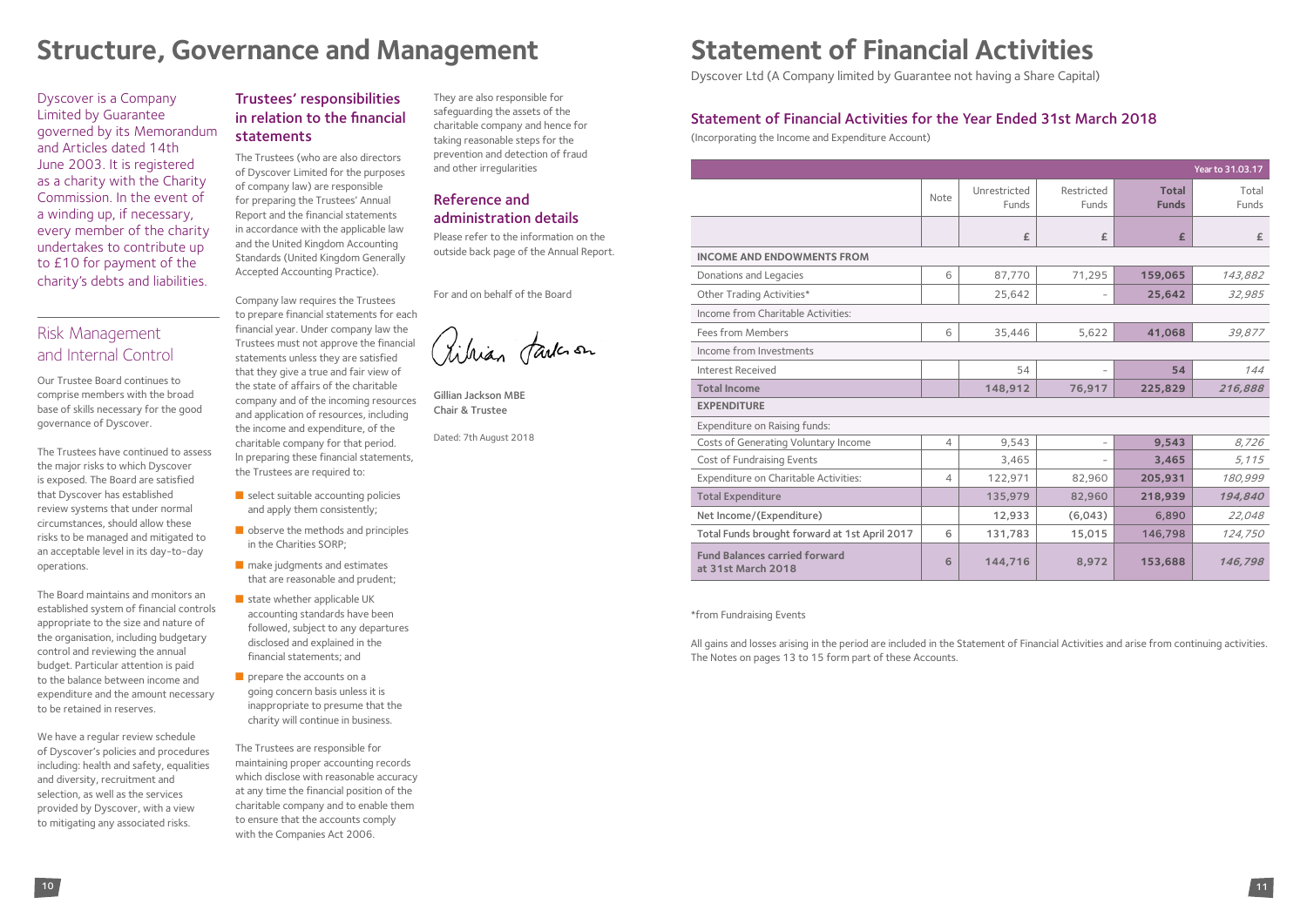Dyscover Ltd (A Company limited by Guarantee not having a Share Capital)

### 4. Analysis of expenditure

|                                             |                         |                              |                          |              | Year to 31.03.17 |
|---------------------------------------------|-------------------------|------------------------------|--------------------------|--------------|------------------|
|                                             | <b>Generating Funds</b> | <b>Charitable Activities</b> |                          | <b>Total</b> | Total            |
|                                             |                         | Unrestricted                 | Restricted               |              |                  |
|                                             | f                       |                              |                          |              | £                |
| Cost of Fund Raising Events                 | 3,465                   |                              |                          | 3,465        | 5,115            |
| Personnel Costs                             | 9,543                   | 72,813                       | 52,198                   | 134,554      | 124,338          |
| <b>Premises Costs</b>                       |                         | 19,660                       | 11,223                   | 30,883       | 29,291           |
| Staff & Volunteer Training                  |                         | 1,052                        | 113                      | 1,165        | 2,317            |
| Staff & Volunteer Expenses                  |                         | 1,617                        | 1,536                    | 3,153        | 6,449            |
| Outings & Other Activities                  |                         |                              | 4,166                    | 4,166        | 3,504            |
| Stationery, Postage etc.                    |                         | 4,830                        | 766                      | 5,596        | 3,944            |
| Telephone                                   |                         | 781                          | 169                      | 950          | 866              |
| Refreshments                                |                         | 511                          | 50                       | 561          | 604              |
| Publicity                                   |                         |                              | 107                      | 107          | 5,297            |
| Depreciation (See Note 1)                   |                         | 764                          | 11,238                   | 12,002       | 592              |
| <b>Subscriptions &amp; Affiliation Fees</b> |                         | 487                          | $\overline{\phantom{a}}$ | 487          | 372              |
| Insurance                                   |                         | 496                          | 141                      | 637          | 654              |
| Information Technology Expenses             |                         | 12,593                       | 1,169                    | 13,762       | 9,581            |
| <b>Professional Fees</b>                    |                         | 5,452                        | 84                       | 5,536        | 300              |
| <b>Recruitment Fees</b>                     |                         | 724                          |                          | 724          | $\Omega$         |
| Independent Examiners Fee                   |                         | 1,100                        | $\overline{\phantom{a}}$ | 1,100        | 1,000            |
| Miscellaneous Expenses                      |                         | 91                           |                          | 91           | 616              |
| <b>Total</b>                                | 13,008                  | 122,971                      | 82,960                   | *218,939     | 194,840          |

\* Within the total resources expended are included Governance Costs of £3,407 (2017 - £2,230) and the costs of moving to new premises of £24,865.

# Balance Sheet at 31st March 2018

12 *notices of pages to the comparer mediated and accessible*. The Notes on pages 13 to 15 form part of these accounts.

# **Balance Sheet**<br> **Balance Sheet Notes to the Accounts**<br> **Notes to the Financial Statements for the Year ended 31st March 2018**

|                                                     | <b>Note</b>    | 2018         | 2017           |
|-----------------------------------------------------|----------------|--------------|----------------|
|                                                     |                | £            | £              |
| <b>Fixed Assets</b>                                 |                |              |                |
| <b>Tangible Assets</b>                              | 5              | $\mathbf{O}$ | $\overline{O}$ |
| <b>Current Assets</b>                               |                |              |                |
| Cash at Bank and in Hand                            |                | 38,661       | 42,319         |
| Cash on Deposit                                     |                | 107,069      | 107,015        |
| Debtors & Payments in Advance                       |                | 9,339        | 4,610          |
|                                                     |                | 155,069      | 153,944        |
| <b>Liabilities</b>                                  |                |              |                |
| Accrued Expenses: amounts falling due within 1 year | $\overline{7}$ | 1,381        | 7,146          |
| <b>Net Current Assets</b>                           |                | 153,688      | 146,798        |
| <b>Total Net Assets</b>                             |                | 153,688      | 146,798        |
| <b>Financed By:</b>                                 |                |              |                |
| <b>Unrestricted Funds</b>                           | 6              | 144,716      | 131,783        |
| <b>Restricted Funds</b>                             | 6              | 8,972        | 15,015         |
|                                                     |                | 153,688      | 146,798        |

The company was entitled to exemption from audit under s477 of the Companies Act 2006 relating to small companies.

The members have not required the company to obtain an audit in accordance with section 476 of the Companies Act 2006.

The directors acknowledge their responsibilities for complying with the requirements of the Companies Act with respect to accounting records and the preparation of accounts.

These accounts have been prepared in accordance with the provisions applicable to small companies subject to the small companies regime and in accordance with FRS102 SORP.

The Company has opted not to file a copy of their profit and loss at Companies House in accordance with Section 444 of the Companies Act 2006.

The financial statements were approved by the Board on 7th August 2018 and signed on its behalf by:

Vilian faition Dand MS

Gillian Jackson MBE David Smith Chair & Trustee Treasurer & Trustee

Dated: 7th August 2018

### 1. Accounting Policies

#### Basis of Accounting

These accounts have been prepared under the historical cost convention and in accordance with:

The Statement of Recommended Practice; Accounting and Reporting by Charities preparing their accounts in accordance with the Financial Reporting Standard applicable in the United Kingdom and Republic of Ireland (FRS 102) and with The Companies Act 2006.

#### Depreciation Policy

Provision for depreciation of fixed assets held for use by the Charity is made at annual rates calculated to spread the cost (less anticipated residual disposal value) of each asset evenly over its expected life. The depreciation rate currently in use for Furniture and Fittings is 20% on cost. Equipment acquired by using Restricted Funds is written off in full in the year of purchase.

#### Funds Accounting

Restricted Funds are funds that are to be used in accordance with specific restrictions imposed by donors. Any expenditure incurred on a specific project in excess of restricted funds available will be treated as expenditure from Unrestricted Funds.

Unrestricted Funds are Accumulated Funds that are available for use at the discretion of the Trustees in furtherance of the general objectives of the Charity and which have not been designated for any other purposes.

#### Income

Income is recognised when the charity has entitlement to the funds, any performance conditions attached to the items of income have been met, it is probable that the income will be received and the amount can be measured reliably.

Income from grants is recognised when the charity has entitlement to the funds, any

performance conditions attached to the grants have been met, it is probable that the income will be received and the amount can be measured reliably and is not deferred.

For legacies, entitlement is taken as the earlier of the date on which either, the charity is aware that probate has been granted, the estate has been finalised and notification has been made by the executor(s) to the charity that a distribution will be made, or when a distribution is received from the estate. Receipt of a legacy, in whole or in part, is only considered probable when the amount can be measured reliably and the charity has been notified of the executor's intention to make a distribution. Where legacies have been notified to the charity, or the charity is aware of the granting of probate, and the criteria for income recognition have not been met, then the legacy is treated as a contingent asset and disclosed if material.

The value of services provided by volunteers has not been included in these accounts.

#### Expenditure and allocation of costs

Expenditure is recognised on an accrual basis as a liability is incurred and includes any VAT which cannot be recovered which is reported as part of the expenditure to which it relates Charitable expenditure comprises those costs incurred by the charity in the delivery of its activities and services for its beneficiaries. Governance costs include those costs associated with the constitutional and statutory requirements of the charity and include the fees of the independent examiner and costs linked to the strategic management of the charity.

All costs are allocated between the expenditure categories of the SoFA on the basis of actual costs incurred on a particular activity, thereby reflecting the use of the resource.

#### Pensions

Employees of the charity are entitled to join a defined contribution 'money purchase' scheme. The charity contribution is restricted to the contributions disclosed in note 9. There were no outstanding contributions at the year-end. The costs of the defined contribution scheme are included with the associated staff costs and allocated therefore to raising funds, charitable activities, support and governance costs and charged to the restricted / unrestricted funds of the charity.

#### Operating leases

Rentals applicable to operating leases are charged to the income & expenditure account on a straight line basis over the term of the lease.

## 2. Trustees' Remuneration and Expenses

No remuneration directly or indirectly out of funds of the Charity was paid or payable for the period to any Trustee or to any person or persons known to be connected with any of them.

Three Trustees have been reimbursed £343 travelling expenses (2017 £480) claimed in carrying out their duties.

The Charity has put in place Trustee Indemnity insurance as part of its overall indemnity insurance with an annual premium of £75.

## 3. Taxation

As a registered charity, Dyscover Ltd is exempt from tax on its charitable activities. No tax charges have arisen in the current or previous year.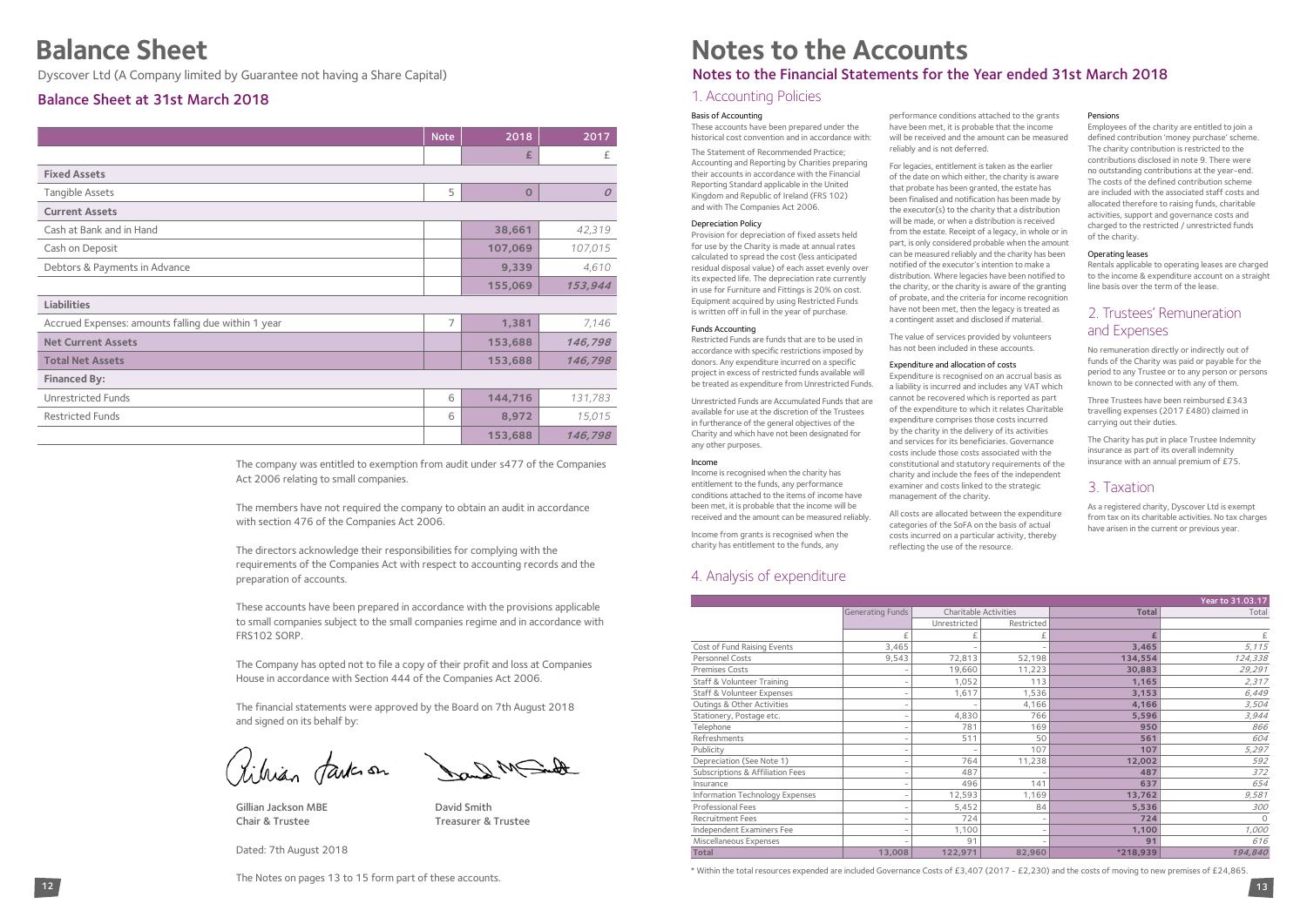| 5. Tangible Fixed Assets | <b>Furnishings &amp; Fittings</b> | Equipment | <b>Total</b> |
|--------------------------|-----------------------------------|-----------|--------------|
|                          | £                                 | £         |              |
| <b>Gross Book Value</b>  |                                   |           |              |
| At 1st April 2017        | 32,958                            | 25,235    | 58,193       |
| Additions in Year        | $\Omega$                          | 12,002    | 12,002       |
| At 31st March 2018       | 32,958                            | 37,237    | 70,195       |
| Depreciation             |                                   |           |              |
| At 1st April 2017        | 32,958                            | 25,235    | 58,193       |
| Charge for the Year      | $\Omega$                          | 12.002    | 12,002       |
| At 31st March 2018       | 32,958                            | 37.237    | 70,195       |
| <b>Net Book Value</b>    |                                   |           |              |
| At 31st March 2018       | $\circ$                           | $\Omega$  | $\mathbf 0$  |
| At 31st March 2017       | 0                                 | 0         | 0            |

## 7. Creditors

| Amounts falling due within<br>one year: | 31.03.18 | 31.03.17 |
|-----------------------------------------|----------|----------|
| <b>Accrued Expenses</b>                 | 1.381    | 7.146    |

# 8. Commitments

At 31st March 2018 the company had a total commitment under a non-cancellable operating lease of £24,000 on the premises at Leatherhead Court, which expires on 1st August 2019 (2017: £13,875)

# 9. Analysis of employed staff costs

Within the Personnel Costs are employed staff costs as follows:

|                                                | 2018<br>£ | 2017    |
|------------------------------------------------|-----------|---------|
| Salaries & Wages                               | 116,479   | 107,634 |
| <b>Social Security Costs</b>                   | 3,782     | 3,852   |
| <b>Pension Costs</b><br>(defined contribution) | 637       | 269     |
| <b>Total employed staff costs</b>              | 120,898   | 111,755 |

\*The average headcount of staff employed during the year was 9 on a part time basis. No staff were paid a salary of £60,000 or more per annum.

# 10. Related Party Transactions

There were no related party transactions during the year.<br>There were no related party transactions during the year.

| Current reporting period     |                                      |         |                 |                  |                               |
|------------------------------|--------------------------------------|---------|-----------------|------------------|-------------------------------|
| <b>Balance</b><br>1st Apr 17 | <b>Fund</b>                          | Income  | <b>Expenses</b> | <b>Transfers</b> | <b>Balance</b><br>31st Mar 18 |
|                              | <b>Unrestricted Funds</b>            |         |                 |                  |                               |
| 131,783                      | General                              | 154,534 | 135,979         | $-5,622$         | 144,716                       |
| 131,783                      | <b>Totals for Unrestricted Funds</b> | 154,534 | 135,979         | $-5,622$         | 144,716                       |
|                              | <b>Restricted Funds</b>              |         |                 |                  |                               |
| 0                            | Aphasia Surrey One Stop Shop         | 10,281  | 15,281          | 5,000            |                               |
| 2,067                        | <b>Conversation Partners</b>         | 5,790   | 8,269           | 412              |                               |
| 0                            | Volunteer Coordinator                | 5,000   | 5,000           | $\Omega$         |                               |
| 0                            | Support for Groups                   | 11,500  | 7,800           | $\Omega$         | 3,700                         |
| 0                            | Aphasia Ambassadors                  | 600     | 472             | 0                | 128                           |
| 0                            | Database                             | 1,500   | $\Omega$        | $\circ$          | 1,500                         |
| O                            | Outreaches                           | 3,484   | 3284            | 0                | 200                           |
| 0                            | <b>Costs of Premises Move</b>        | 7,500   | 7,500           | $\Omega$         |                               |
| 5,187                        | Primary Progressive Aphasia          | 580     | 4,211           | 40               | 1,596                         |
| 0                            | Kingston Support                     | 13,100  | 13,100          | 0                |                               |
| 0                            | Information Technology               | 10,740  | 9,393           | 0                | 1,347                         |
| 7,761                        | <b>Members Activities</b>            | 1,220   | 8,650           | 170              | 501                           |
| 15,015                       | <b>Totals for Restricted Funds</b>   | 71,295  | 82,960          | 5,622            | 8,972                         |
| 146,798                      | <b>TOTALS FOR ALL FUNDS</b>          | 225,829 | 218,939         | O                | 153,688                       |

Note: All restricted fund income is from grants. Net unrestricted income is £148,912 after transfers of £5,622 of members fees to restricted fund activity, and includes £22,825 from grants, the remainder being from donations, fundraising events, fees & interest.

| Previous reporting period         |                                      |             |                 |                       |                               |
|-----------------------------------|--------------------------------------|-------------|-----------------|-----------------------|-------------------------------|
| <b>Balance</b><br>1st Apr 16<br>£ | <b>Fund</b>                          | Income<br>£ | <b>Expenses</b> | <b>Transfers</b><br>£ | <b>Balance</b><br>31st Mar 17 |
|                                   | <b>Unrestricted Funds</b>            |             |                 |                       |                               |
| 107,492                           | General                              | 134,790     | 95,356          | $-15,143$             | 131,783                       |
| 107,492                           | <b>Totals for Unrestricted Funds</b> | 134.790     | 95,356          | $-15,143$             | 131,783                       |
|                                   | <b>Restricted Funds</b>              |             |                 |                       |                               |
| 0                                 | Aphasia Surrey One Stop Shop         | 40,958      | 55,625          | 14,667                | 0                             |
| 0                                 | <b>Conversation Partners</b>         | 7,000       | 5,033           | 100                   | 2,067                         |
| 0                                 | Volunteer Coordinator                | 4,900       | 4,900           |                       | 0                             |
| 3,338                             | Primary Progressive Aphasia          | 6,000       | 4,171           | 20                    | 5,187                         |
| 595                               | Kingston Support                     | 9,150       | 9,745           |                       | 0                             |
| 5,205                             | Information Technology               |             | 5,205           |                       | 0                             |
| 8,120                             | <b>Members Activities</b>            | 14,090      | 14,805          | 356                   | 7,761                         |
| 17,258                            | <b>Totals for Restricted Funds</b>   | 82,098      | 99,484          | 15,143                | 15,015                        |
| 124,750                           | <b>TOTALS FOR ALL FUNDS</b>          | 216,888     | 194,840         | $\mathbf 0$           | 146,798                       |

Net unrestricted income is £119,647 after transfers of £15,143 of members fees to restricted fund activity, and includes £7,085 from grants.

### I report on the accounts of the Company for the year ended 31st March 2018 which are set out on pages 11 to 15.

| Name of Principal:                           | Edward Moynihan                                                             |
|----------------------------------------------|-----------------------------------------------------------------------------|
| Name of Firm:                                | Moynihan & Co                                                               |
| Relevant Professional qualification or body: | A.C.A.                                                                      |
| Address:                                     | Suite 7 Claremont House<br>22-24 Claremont Road<br>Surbiton, Surrey KT6 4QU |
| Date:                                        | 21st August 2018                                                            |

# **Independent Examiner's Report to the Trustees of Dyscover Limited 'the Company'**

#### Responsibilities and basis of report

As the charity's trustees of the Company (and also its directors for the purposes of company law) you are responsible for the preparation of the accounts in accordance with the requirement of the Companies Act 2006 ('the 2006 Act').

Having satisfied myself that the accounts of the Company are not required to be audited under Part 16 of the 2006 Act and are eligible for independent examination, I report in respect of my examination of your charity's accounts as carried out under section 145 of the Charities Act 2011 ('the 2011 Act'). In carrying out my examination I have followed the Directions given by the Charity Commission under section 145(5)(b) of the 2011 Act.

#### Independent examiner's statement

I have completed my examination. I confirm that no matters have come to my attention in connection with my examination giving me cause to believe:

- 1. accounting records were not kept in respect of the Company as required by section 386 of the Companies Act 2006; or
- 2. the accounts do not accord with those records; or
- 3. the accounts do not comply with the accounting requirements of section 396 of the 2006 Act other than any requirement that the accounts give a 'true and fair view' which is not a matter considered as part of an independent examination; or

| Name of Principal:    |  |
|-----------------------|--|
| Name of Firm:         |  |
| Relevant Professional |  |
| Address:              |  |

- 
- 4. the accounts have not been prepared in accordance with the methods and principles of the Statement of Recommended Practice for accounting and reporting by charities applicable to charities preparing their accounts in accordance with the Financial Reporting Standard applicable in the UK and Republic of Ireland (FRS 102).

I have no concerns and have come across no other matters in connection with the examination to which attention should be drawn in this report in order to enable a proper understanding of the accounts to be reached.

Edward Mognition